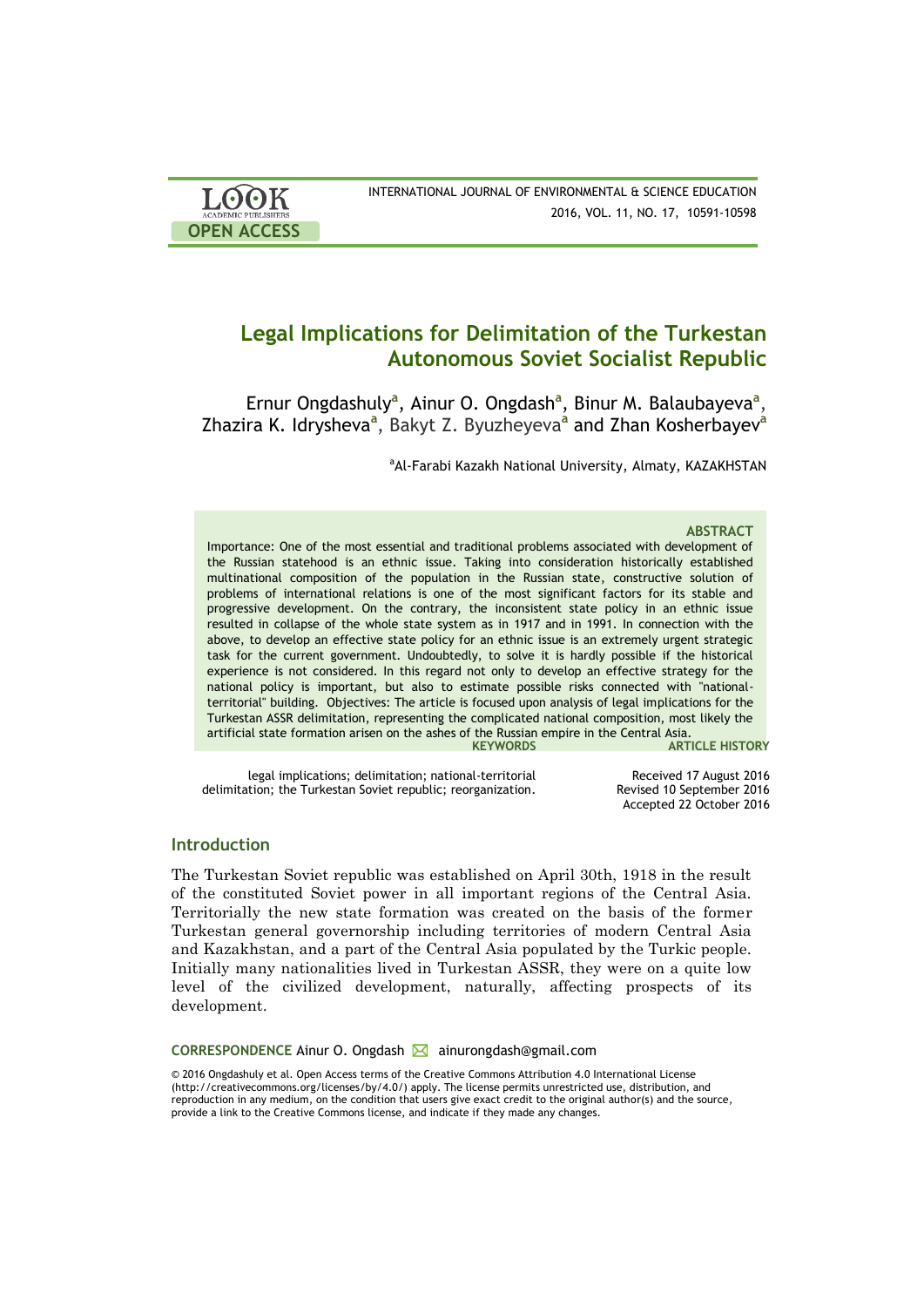An important feature was the status of the Turkestani republic representing the federation, in a context of mutual relations with the RSFSR. In particular, the approved documents of the fifth regional Congress of the Soviet stipulated that «The Turkestani Soviet Federal Republic, under independent government, shall recognise and shall coordinate own actions with the central government of the Russian Soviet Federation» (Congresses of Councils in documents, 1959). As we can see, initially the confederative system of mutual relations with RSFSR was established. At the same time, there were no accurate system of legal relations between the states that caused fragility and vagueness of the republic state-legal status. The Civil war negatively affected prospects of the development of the new state when Turkestan ASSR was separated from the rest part of the Soviet state for a long.

The indicated characteristics of the Turkestan ASSR development led to the principal decision of the party leaders of the Soviet state on the beginning of the "state-territorial delimitation" of Turkestan on the basis of theoretical principles of the ethnic problem solution according to Marxism-Leninism. In practice it meant the beginning of an artificial formation of union and independent monoethnic units in the region.

### **Methodological Framework**

The main factor causing the national-state delimitation was noted in the Soviet historiography as caused by the fast social and economic and cultural development of the Central Asian region. An opinion that due to the help of Russia and later of the USSR, this region moved significantly forward, seemed to be fair, however to believe that any appreciable qualitative changes were observed for four years of existence of the Soviet statehood here was hardly right. Thereupon the important factor which caused delimitation in difficult and complicated international conditions of such a huge area, the willing of leading officials and people in Central Asia to create the own national statehood (Adshead, 1993; Allison, 1996; Gleason, 1997; Golden, 1992; Hunter, 1996; Kutjina, Mulukaye & Novitskaya, 2002; Manz, 1994).

The initial plan to solve an ethnic problem in Turkestan was developed by V.I. Lenin in 1920. He provided, first, for drawing up of the detailed Turkestan ethnographic map with separation into Uzbekistan, Kirghizia and Turkmenia, secondly, for revealing of conditions for «confluence and partition» of these parts. Thus specific criteria for implementation of such actions were not named.

Formation of the permanent Central administrative commission (CAC) at the Kazakh Central Executive Committee (KCEC) became the first stage of organizational preparation of the Central Asia delimitation on October, 26th, 1921, approved by KCEK Presidium. CAC duties included:

- Consideration of all questions concerning changing of administrative borders;

- Supervision of inadmissibility of borders change in provinces, districts, volosts and auls without informing of People's Commissariat of Internal Affairs and KCEK;

- Issuance of orders, instructions and other guidelines explaining a procedure of territorial delimitation and formation of new administrative units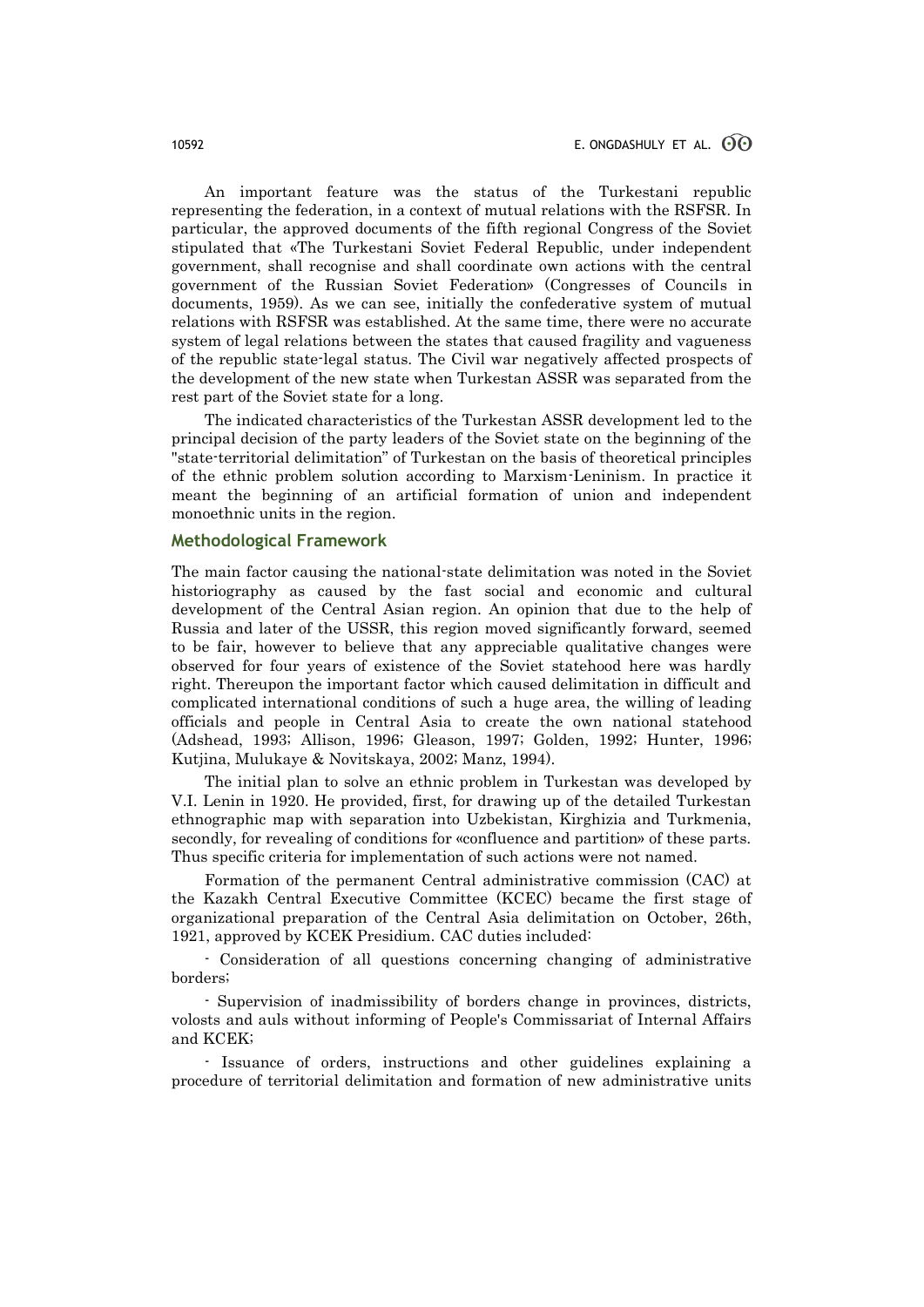#### 60 INTERNATIONAL JOURNAL OF ENVIRONMENTAL & SCIENCE EDUCATION 10593

through Kazakh ASSR (KASSR), design of the project for new administrative division into districts of the republic.

CAC was organised under national commissioner of KASSR People's Commissariat for Internal Affairs M.M. Murzagaliev's chairmanship and consisted of representatives of People's Commissariat of food, People's Commissariat of agriculture, Industrial Bureau and Chief of the Central Administration of the State Statistics.

Thus CAC operated mainly in two directions: - decrease in administrative units and their enlargement due to a hard economic situation in the provinces; development of the plan of division into districts by signs of household, historical and economic conditions of separate areas, taking into consideration the offered reorganisation as district and regional volost units (Ishchanova, 2008).

Despite the Commission was operating for a long, we should agree with opinion that even superficial acquaintance with materials on CAC operation showed absence of any scientific methods at the approach to such complicated question as the national-territorial delimitation (Ishchanova, 2008).

### **Results**

The main problem not allowing to implement the plan for the monoethnic delimitation of the region people in practice was in obvious mismatch of actual ethnographic borders with the state ones.

Thereupon it should be noted that the main ethnic groups of the region - Kazakhs, Uzbeks, Turkmans and Tadjiks lived not only in Turkestan, but also in Bukhara and Khoresm. Due to this fact, realisation of people "monoethnic autonomism" inevitably would change borders of the existing state formations, and this, naturally, had negative legal consequences. At the same time the Soviet government was not confused with this circumstance. Thus the regional national-territorial delimitation was highlighted by the Soviet propagation as the main condition for effective socialist building.

Thereupon the point of the national-territorial delimitation was in elimination of the administrative-territorial dissociation of the Central Asian people, reunion of the territory of their residing and creation of independent national republic (Anderson, 1997; Kudelya-Odabashyan, 2001; Olcott, 1996; Paksoy, 1989; Rahul, 1997; Soucek, 2000).

The process of the national-territorial delimitation in Central Asia passed very quickly. In 1923 the government bodies of Bukhara and Khiva proclaimed their republics to be socialist, then the party bodies of Central Asia agreed that the national-state delimitation was necessary and timely. Central Committee of the RCP (Bolsheviks) approved decisions of the Central Asian authorities.

On January, 31st, 1924 this question was discussed at the session of the Organisational Bureau,of the Central Committee RCP (Bolsheviks). Since February, 1924 the detailed practical preparation of the process was started.

Obviously only the party structures' position was considered during discussion of this question, consequently most of Turkestan ASSSR people were actually isolated from handling the matter. It is indicative that civil initiatives "from below" have been ignored. So the offer to organize the Fergana autonomy, for example, was ignored.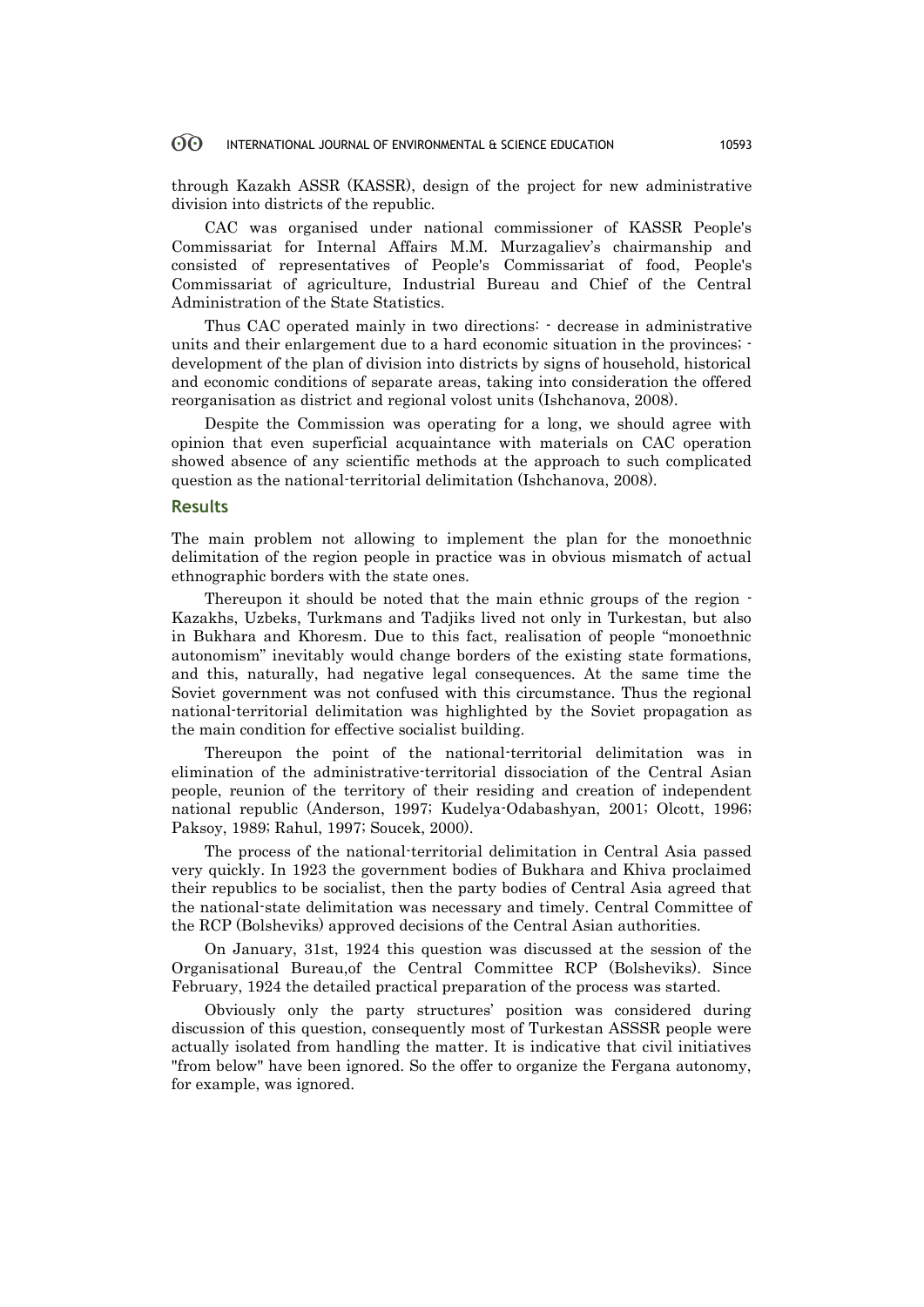On June, 12th, 1924 the Central Committee RCP (Bolsheviks) Politbureau approved the project of national-territorial delimitation Turkestan ASSR which provided for:

1. Formation of the independent Turkmen republic at the areas where the Turkmen resided in Turkestan, Khoresm and Bukhara;

2. To leave the Khorezm republic in the existent borders after allocation of the territory of residing of Turkmen;

3. To unite the Kirghiz regions of Turkestan with Kirghiz ASSR and to create the Kara-Kirghiz autonomous region as a part of RSFSR and the Tadjik autonomous region as a part of the Uzbek Soviet Socialist Republic (Azamhocayev, 2000; Hayit, 1995; Koçar, 1991; Parrott, 1997; Kudelya-Odabashyan, 2001).

In September, 1924 of the Central Electoral Committee Turkestan ASSR, 5th all-Buhara and 5th all-Khorezm Kurultai of the Councils, each individually, approved the order on liquidation of the old states and creation of new, corresponding to the region national composition. In October, 1924, the Central Electoral Committee of USSR, discussed these orders, charged to the Presidium to register the formation of new republics according to expression of popular will in Central Asia (Beyoğlu, 2000; Kutjina, Mulukaye & Novitskaya, 2002; P'yankov, 1997; Roy, 2000).

The project was discussed in atmosphere traditional for the Soviet period of artificially high «civil consciousness of people». In all big cities of Turkestan ASSR, Bukhara and Khoresm demonstrations were held to support the approved orders. All necessary legal formalities were observed and the process of Turkestan ASSR national-territorial delimitation was completed to the beginning of 1925.

This resulted in the following changes of a political map of the Central Asian region. Turkestan, Khoresm and Bukhara disappeared, Uzbek and Turkmen republics were created as well as Tadjik ASSR as a part of the Uzbek Soviet Socialist Republic, the Kara-Kirghiz autonomous region as a part of RSFSR, the Karakalpak autonomous region as a part of Kirghiz (Kazakh ASSR), the Kazakh regions of Turkestan were a part Kirghiz (Kazakh) ASSR (Kudelya-Odabashyan, 2001).

### **Discussions**

Having analysed the process of the national-territorial delimitation in the Central Asian region, made by Turkestan ASSR liquidation, its legal implications should be studied in details.

Thus we understand the «legal implications» concept as influence of the said process on the state-legal development of the new national formations appeared in the region. An ambiguous character of implications of the national-territorial delimitation seemed to be evident.

Actually results of this process were idealised in the Soviet historiography. Thereupon the statement that "the national-state delimitation of the territories, resided by Uzbeks, Kazakhs, Tadjiks, Turkmens, Karakalpaks, artificially separated before October 1917, resulted in reunion into corresponding Soviet national state formations. The process of the national-state delimitation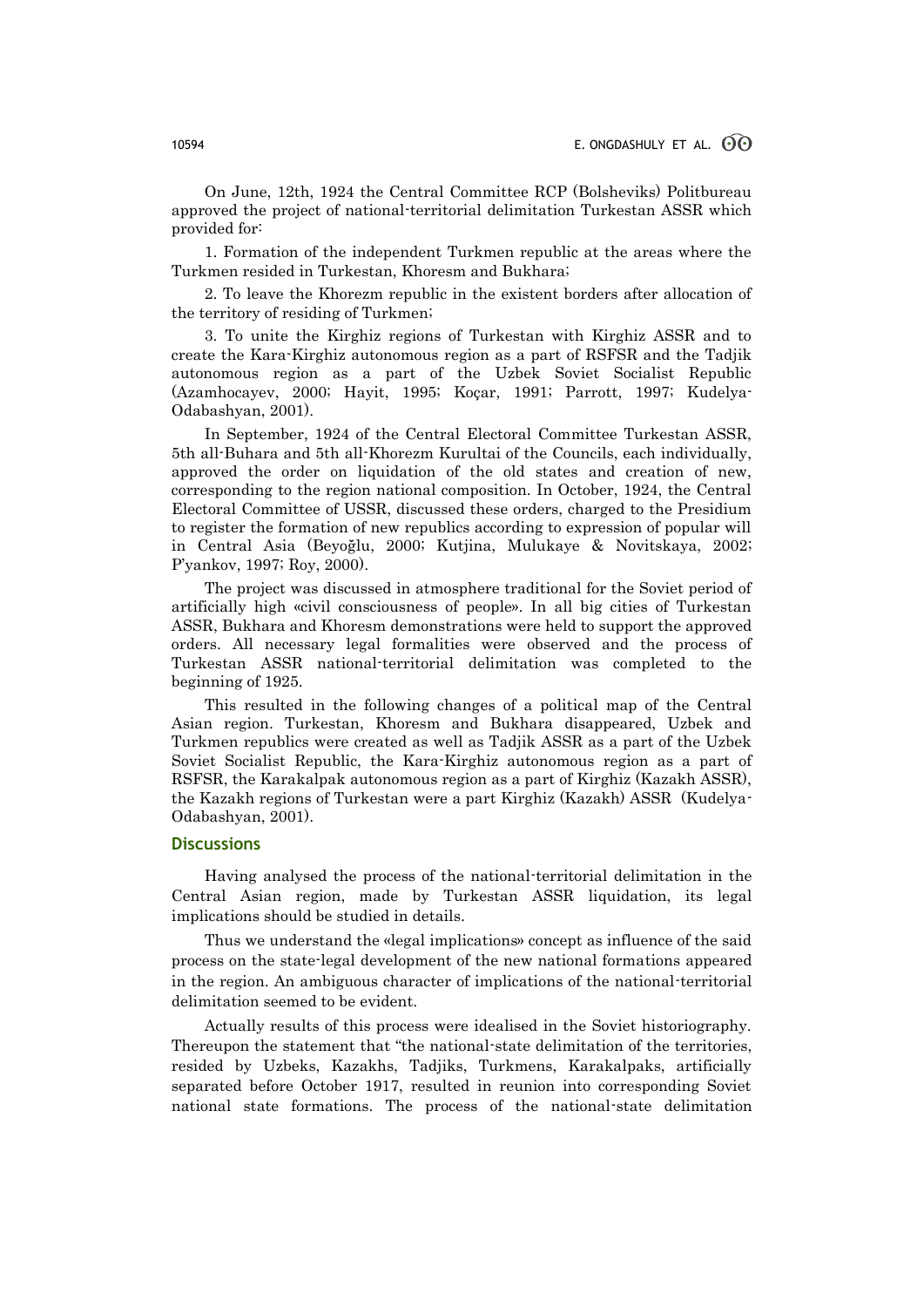#### 60 INTERNATIONAL JOURNAL OF ENVIRONMENTAL & SCIENCE EDUCATION 10595

contributed to involvement of working sections of Central Asia into the Soviet building and the successful solution of the task to build the socialism" seemed to be indicative (The Great Soviet encyclopedia, 2001).

Passing from enthusiastic idealization to use of the objective scientific approach, it should be noted that, on the one hand, it is undoubtedly the fact that the national-state delimitation of Central Asia positively affected the region state-legal development as meant reunion of divided people which had a chance to create the national states for the first time in history.

Also, it should be noted that formation of new independent Soviet republics did not lead to separation of Central Asia from USSR. Relations of Central Asian people with all people of the Soviet country got even stronger, moved into a new stage, and accepted a new legal form. Congresses of Councils of Uzbekistan and Turkmenia proclaimed formation of these republics, simultaneously approved orders on their joining to the Soviet Union.

An important legal implication of the specified process was that the superior bodies of the Turkestan ASSR and the Bukharan republic posed the question about destiny of the Tadjik people. They were granted with the right to leave these republics and to form the autonomous region. The Central Committee RCP (Bolsheviks) and the Government of the USSR approved an idea of Tadjiks' autonomy and offered them a higher form - an autonomous republic (Kutjina, Mulukaye & Novitskaya, 2002).

In other words, the people of Central Asia could execute their right to selfdetermination as a result of Turkestan ASSR liquidation.

Delimitation of Turkestan ASSR allowed for the first time to the Central Asian states to get international legal subjectivity, though its degree of practical realization was not constant and changed according to development of the USSR.

In this sense the statement that initially the Union of the Soviet socialist republics was assumed so that the joint republics used advantages of the union, could fully realize the sovereignty and international personality seemed to be fair. However due to excessive centralization of the Union, it was actually limited.

So, at an initial stage of formation of the Union, representatives from Kazakhstan and Central Asia in all-union bodies tried to seriously discuss and solve foreign policy and external economic problems of the country and their republics.

Besides, autonomous republics (Kazakhstan, Turkestan) in the 1920s supported by the RSFSR and the Union entered in intensive, economic relations with the foreign countries. Extensive foreign trade activity of these republics were promoted by the New Economic Policy, at the same time some republics were transformed from independent into union and all union republics in the region developed later due to strengthening of the Central centralized command system limiting the republics' independence in all spheres, including foreign policy (Sarsembayev, 1993).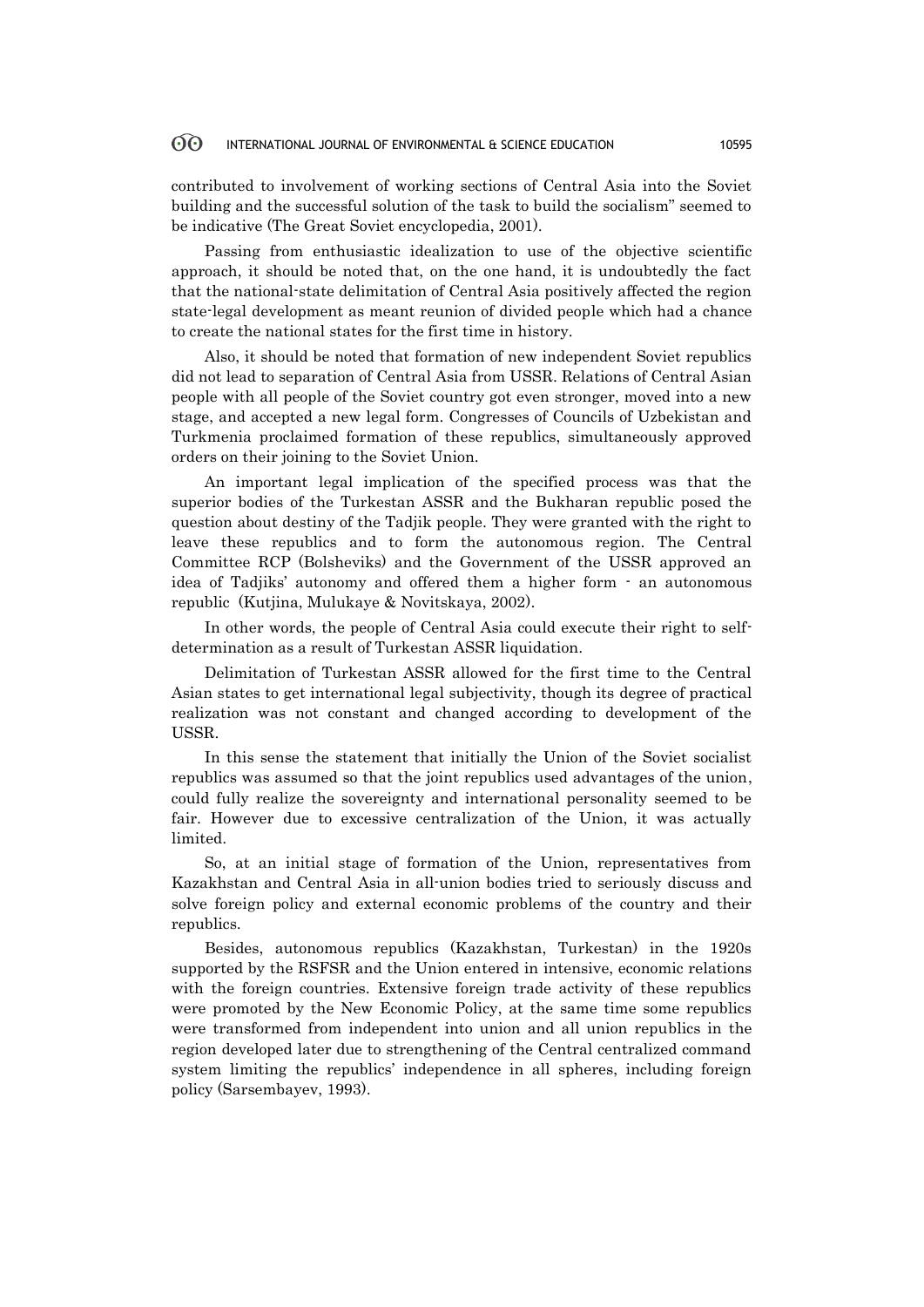In other words, during strengthening of the centralized initiatives and growth of mass repressions, discussion and approval of foreign policy by republican deputies began to pass into a "rough, long applause" way. So to say about full realization of the republics' international legal personality seemed to be wrong under such political conditions.

The important negative legal implication of Turkestan ASSR liquidation was stubborn problems in the regional international relations.

These events were caused by the nature of the national-territorial reorganization. In our opinion, academician V.V. Bartold (2010) characterized it absolutely right noting that "new leaders hastened with the national-territorial reorganization of Central Asia". Probably, this question would arise later, during ethnic consolidation of certain groups, and accordingly changes in the region political map hardly similar to present ones would be required.

The reorganization a la colonial style accelerated ethnic consolidation processes in some kind, but at the same time also negatively affected the people of Central Asia. Khiva, Bukhara, later - Samarkand and other cities lost their role as political and cultural centers, collapse of all system of historically developed interrelations, disadvantages of the national human resource policy and other consequences of creation of "national" pseudo-republics according to the European sample interrupted the natural development, created new intensity and conflict points, essentially slowed down the process of the civil society formation. But it was just the beginning of disasters of this ancient land and its inhabitants during building of the socialism, and later of the communism, then return to the "developed" socialism and later - to the market economy, means, capitalism.

### **Conclusion**

Thus, namely the artificial, unreasoned "overtheorised" realization of Turkestan ASSR liquidation led to extremely negative legal implications. The main ones are listed below:

1. National-territorial delimitation resulted in liquidation of the long-term developing regional relations between certain ethnoses within the traditional statehood centers - Bukhara and Khiva, and also the proto-state formation imperial Turkestan. Thereupon it should be said that, as a rule, questions associated with changes of administrative units were not locally detailed, the people's attitude to joining of their residence place to certain administrative units was not always considered.

2. This process resulted in actual, unreasonable inequality of legal statuses of ethnic groups in the region (for example, restriction of Tadjiks' rights comparing to Uzbeks) at the expense of different legal status of the state formations (the Soviet socialist republic, autonomous republic in its structure, autonomous region). These facts were naturally considered as preconditions to formation of the international intensity, where the situation developed and led to the 1991 crisis and collapse of the Soviet statehood.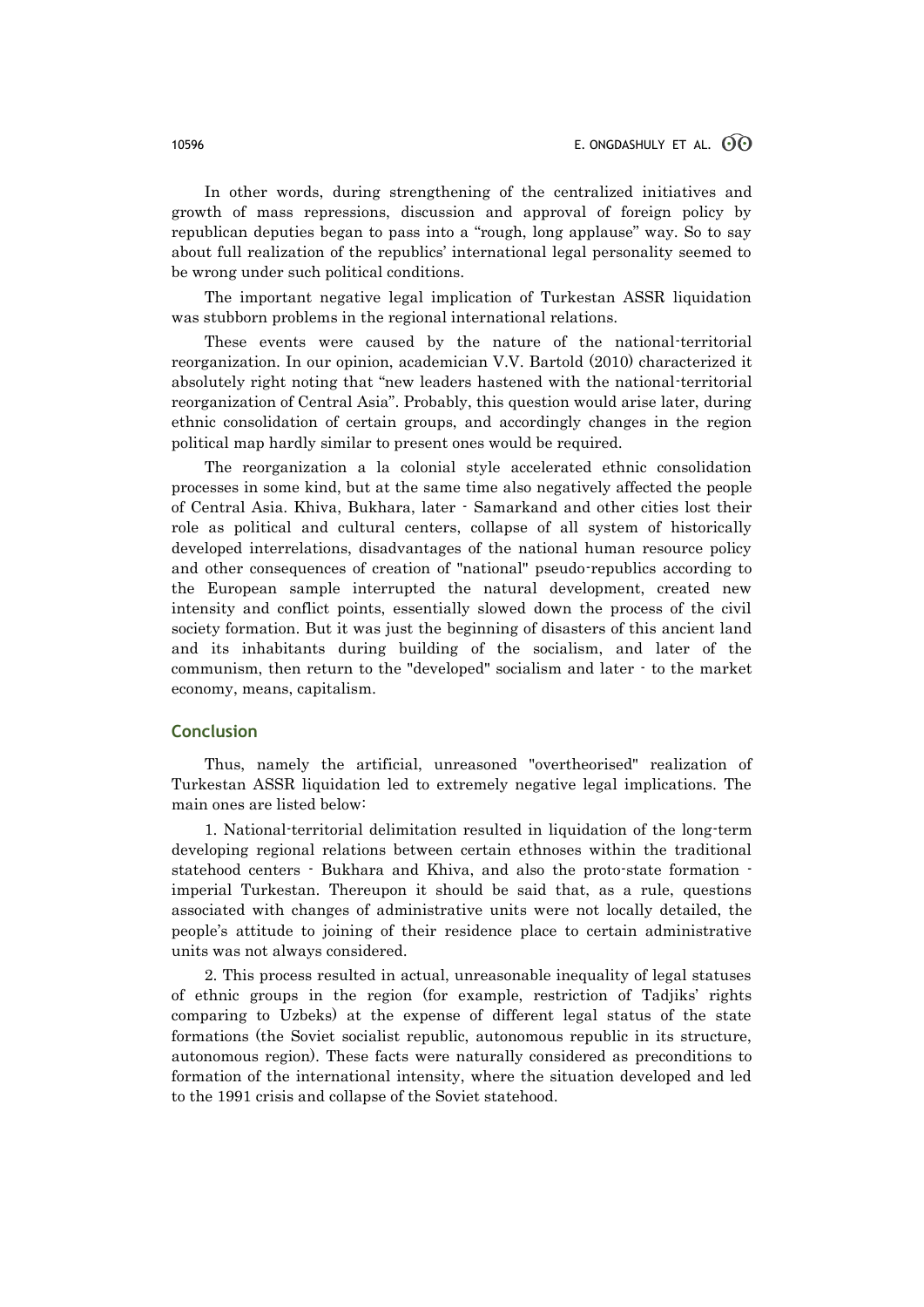#### 60 INTERNATIONAL JOURNAL OF ENVIRONMENTAL & SCIENCE EDUCATION 10597

3. The reorganization of the Turkestan ASSR state system resulted in formation of new legal systems of the state formations with key parameters according to the RSFSR. The said circumstance represented an evident problem as the socialist right under extremely low legal culture of local population, representing an eclectic set of actually processed norms of the bourgeois right at the initial stage of the development, could not be apprehended due to absence of the integrated norms of the common law.

As a result, on the one hand, the socialist right began to be perceived as an alien element and thereupon its efficiency directly depended on an administrative resource of party bodies, and from the other hand - the legal system of the Central Asian countries actually did not get the progressive advance, because of the legal nihilism shown by the most of local people, preferring to regulate the relations by norms of the common and religious right. Undoubtedly, this situation had a potential risk of occurrence of religious movements oppositional to the Soviet state.

So, to wind up our studying of issues of the state-territorial delimitation of the Central Asian region by Turkestan ASSR "reorganization" in 1924, once again we underline ambiguous legal implications of this process.

Thereupon, considering that many of them were anyhow transformed into factors caused collapse of the Soviet statehood, actually not realization of the considered state strategy should be discussed but poorly thought-out collapse of Turkestan ASSR. Thereupon the modern government should consider this historical experience.

### **Disclosure statement**

No potential conflict of interest was reported by the authors.

### **Notes on contributors**

Ernur Ongdashuly Master's degree of jurisprudence, Teacher of chair «Sate and law theory and history, constitutional and admistrative law» of faculty of law, Al-Farabi Kazakh National University. Almaty, Kazakhstan.

Ainur O. Ongdash is PhD doctor, associate professor of International Relations and World Economy of Department of International Relations, Al-Farabi Kazakh National University. Almaty, Kazakhstan.

Binur M. Balaubayeva is Candidate of historical sciences, associate professor of International Relations and World Economy of Department of International Relations, Al-Farabi Kazakh National University. Almaty, Kazakhstan.

Zhazira K. Idrysheva is Candidate of historical sciences, associate professor of International Relations and World Economy of Department of International Relations, Al-Farabi Kazakh National University. Almaty, Kazakhstan.

Bakyt Z. Byuzheyeva is Candidate of historical sciences, associate professor of history and of International Relations and World Economy of Department of International Relations, Al-Farabi Kazakh National University. Almaty, Kazakhstan.